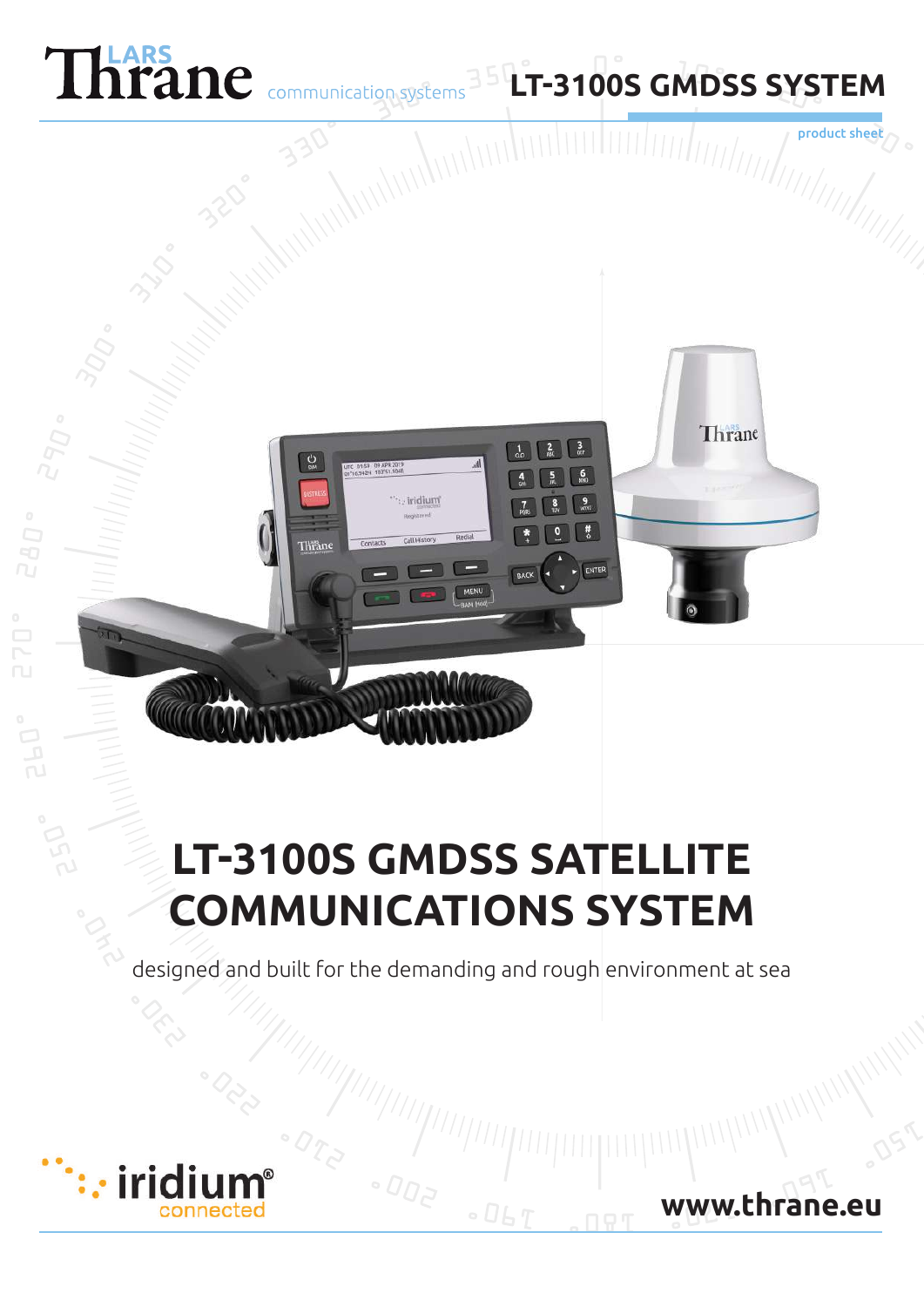### IRIDIUM GMDSS

The LT-3100S GMDSS System is the new solution for GMDSS Distress and Safety communication via satellite. In early 2020, Iridium plans to start its GMDSS services and operation. Being recognized by the IMO and the SOLAS convention, it will be much more than an alternative to Inm-C, offering 100% global coverage and built-in Safety Voice.

### LT-3100S GMDSS IN SHORT

The LT-3100S GMDSS System is fulfilling the new MED directive with Wheel Mark approval. Small and compact. No requirements for either message terminal or printer. The solution will not only offer GMDSS services but also Voice, SMS, and Data. The built-in GNSS/GPS receiver will support features like tracking. Interface for BAM and ECDIS. The Antenna Unit can be installed up to 500 meters from the Control Unit.

### • 100% global GMDSS coverage

- Distress Alert & Safety Voice
- Maritime Safety Information (MSI)
- BAM & ECDIS interface
- SSAS & LRIT
- Voice, SMS & Data
- Up to 500 m antenna cable



PRODUCT DESCRIPTION

### INTERFACE UNIT

The standard LT-3100S GMDSS terminal is offered in a version that includes control unit & bracket mount, handset & cradle, antenna unit & power cable. The standard version fulfills all the GMDSS basic requirements. Additional services like SSAS, GMDSS Alarm Panels and printer, will require the LT-3140S Interface Unit.

The LT-3140S Interface Unit supports:

- GMDSS Alarm Panels
- GMDSS Printer
- SSAS alarm & test buttons
- ECDIS
- Bridge Alert Management (BAM)
- Maintenance PC

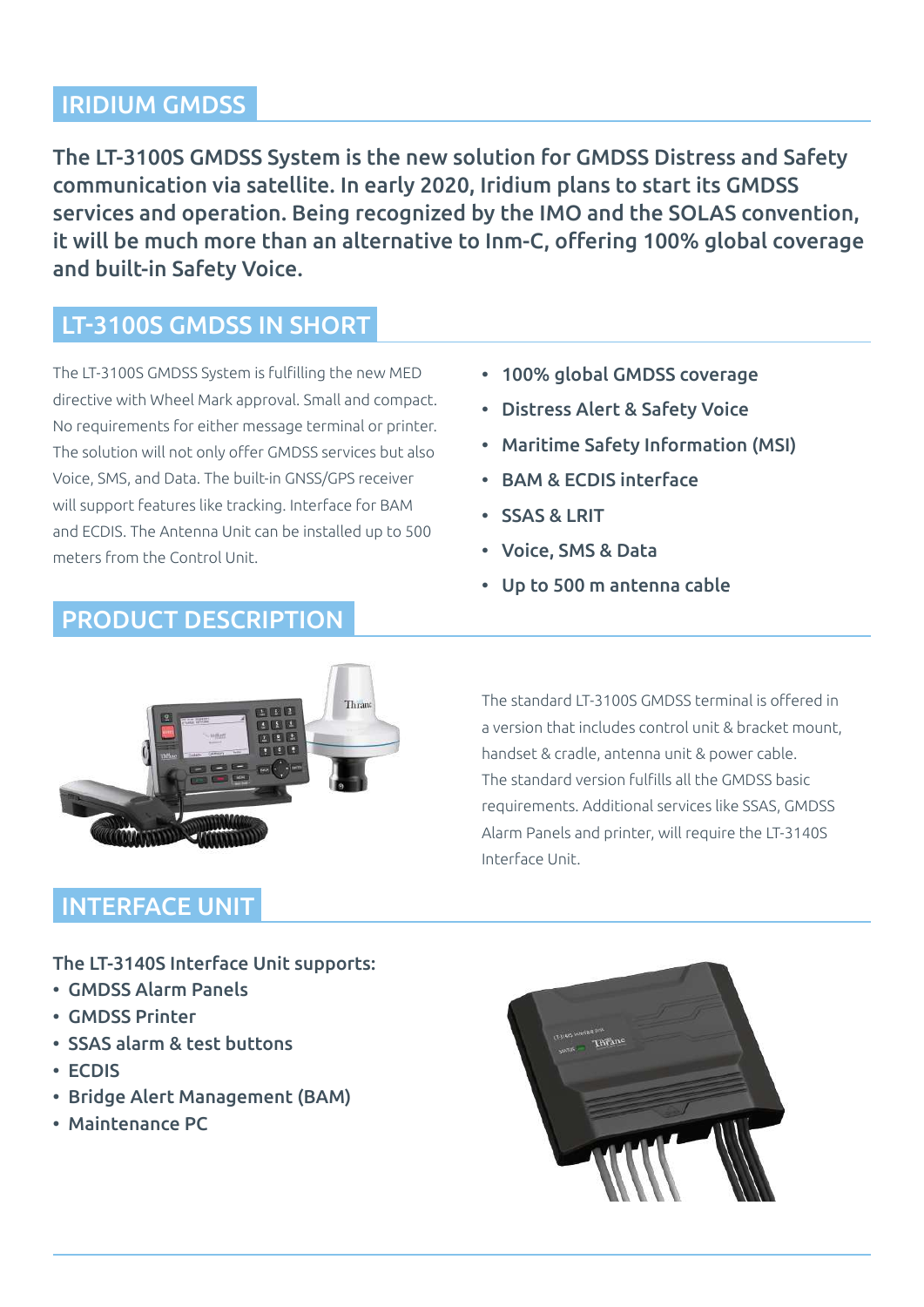## GMDSS FEATURES

|                                                                                                   | LT-3100S Installation Wizard                                            |
|---------------------------------------------------------------------------------------------------|-------------------------------------------------------------------------|
| Congratulations with your new LT-3100S<br>GMDSS System.<br>This wizard will guide you through the | installation and verification of the system.                            |
|                                                                                                   | Next                                                                    |
| 2019-09-11 09:06<br>55°49.153N 012°29.290E                                                        | -all                                                                    |
|                                                                                                   | <b>Distress Alert Activated</b>                                         |
| <b>Distress Alert Status</b><br>Nature of Distress<br><b>RCC Name</b><br><b>RCC</b> Location      | Delivered<br>Undesignated distress<br><b>STAVANGER</b><br><b>NORWAY</b> |
| Call RCC                                                                                          | <b>Select Nature</b>                                                    |
|                                                                                                   |                                                                         |
| 2019-09-11<br>09.07<br>012°29.290E<br>55°49.153N                                                  | Ø<br>$\sim$ $\sim$                                                      |
| Connecting                                                                                        |                                                                         |
|                                                                                                   | STAVANGER                                                               |
| <b>Priority: Distress</b>                                                                         |                                                                         |
|                                                                                                   |                                                                         |

### Installation Wizard

The installation and setup of the LT-3100S GMDSS system has been made user-friendly by adding an Installation Wizard that will guide you through the initial configuration and activation of the system on the Iridium GMDSS Gateway (IGS).

#### Distress Alert

Distress Alert can be activated by pushing the DISTRESS button on the front of the control unit. A Distress Alert message will be sent to the Iridium GMDSS Gateway (IGS) and immediately forwarded to the Rescue Coordination Center (RCC).

### Safety Voice

The LT-3100S GMDSS System is supporting both Safety Voice (priority) and standard Voice (non-priority). The terminal can be configured to automatically setup a Safety Voice call (priority: Distress) to the RCC, if the Distress button has been activated.

## SYSTEM CONFIGURATION